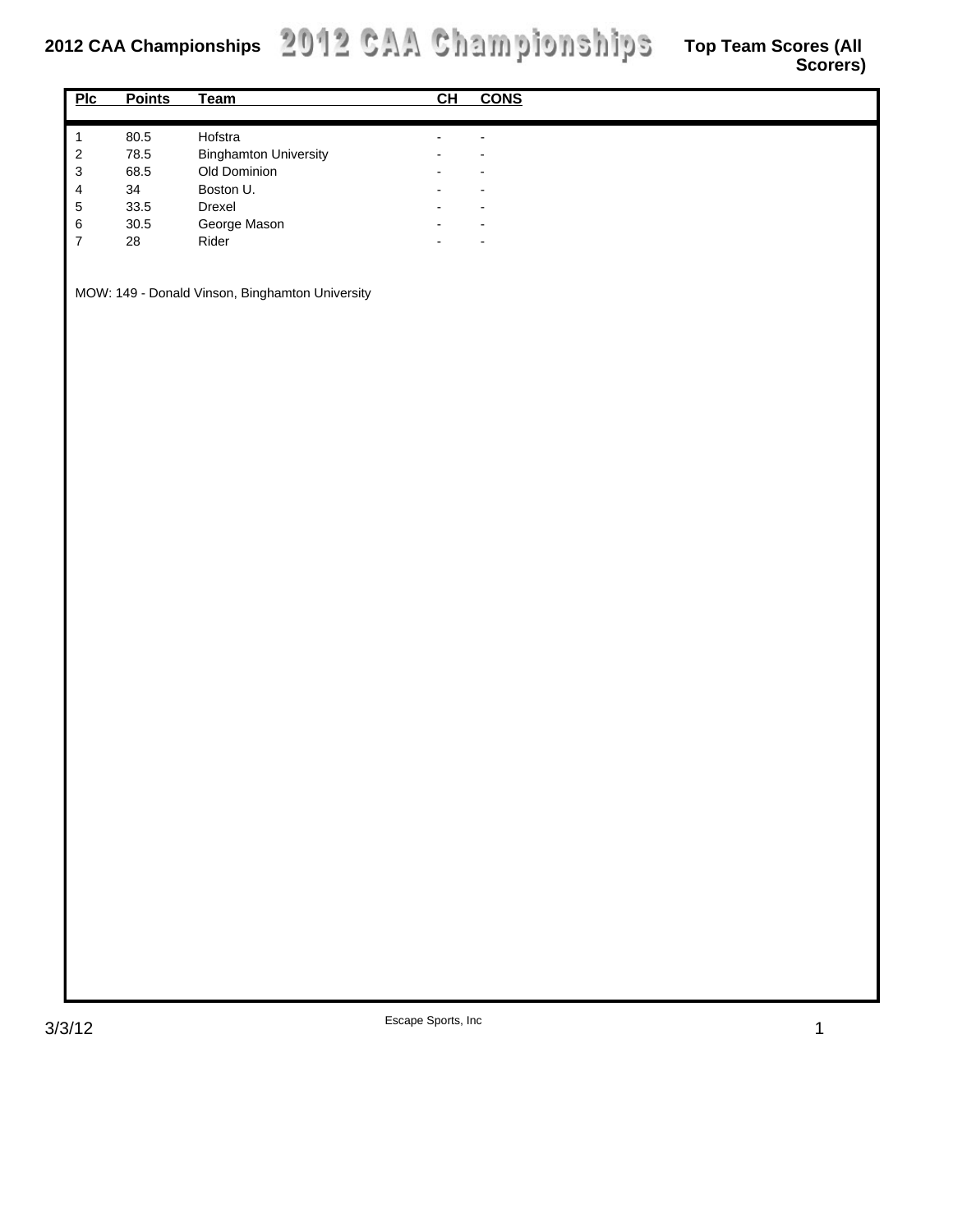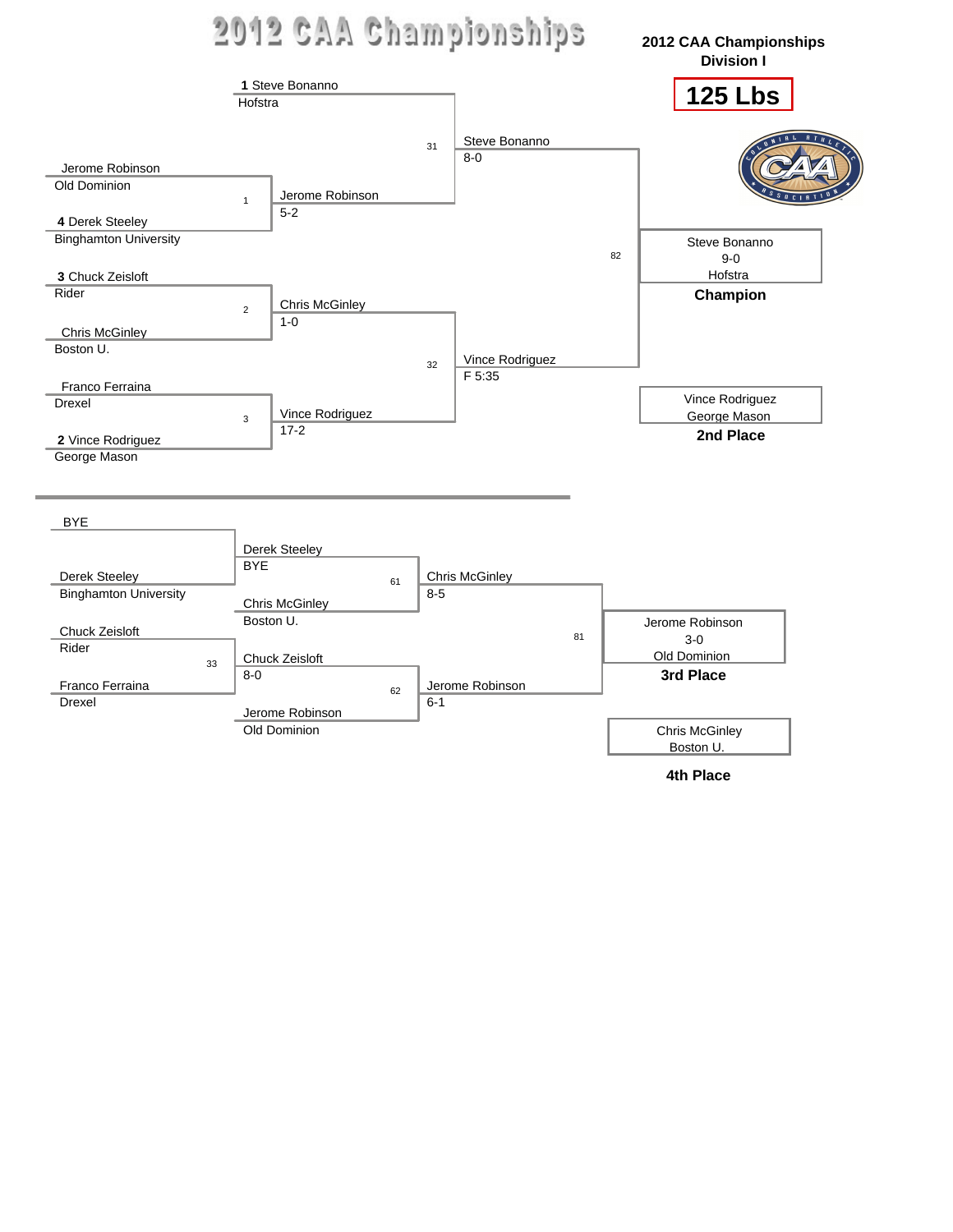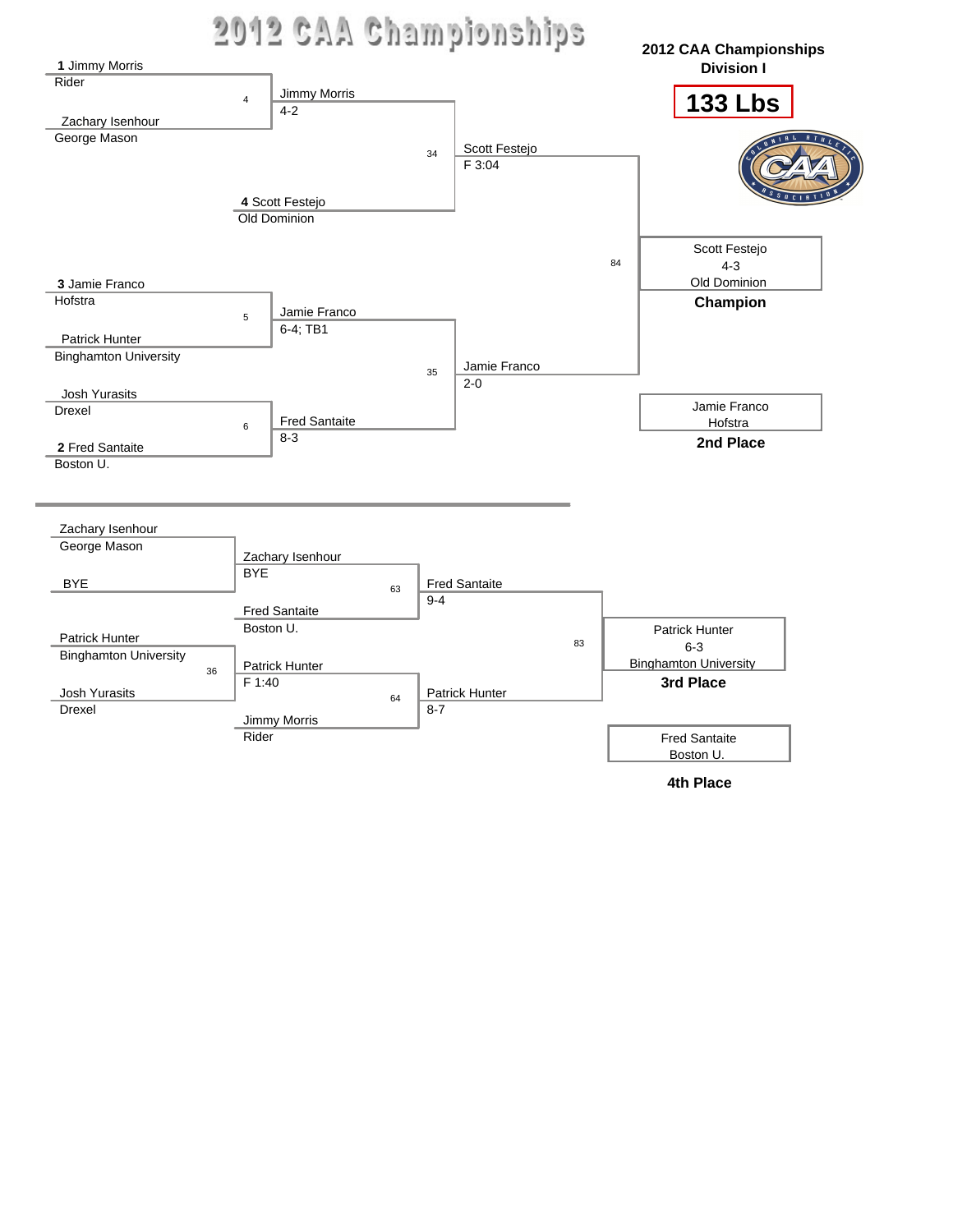



True Second: Justin LaValle dec. Dennis Herndon III (5-3) Old Dominion George Mason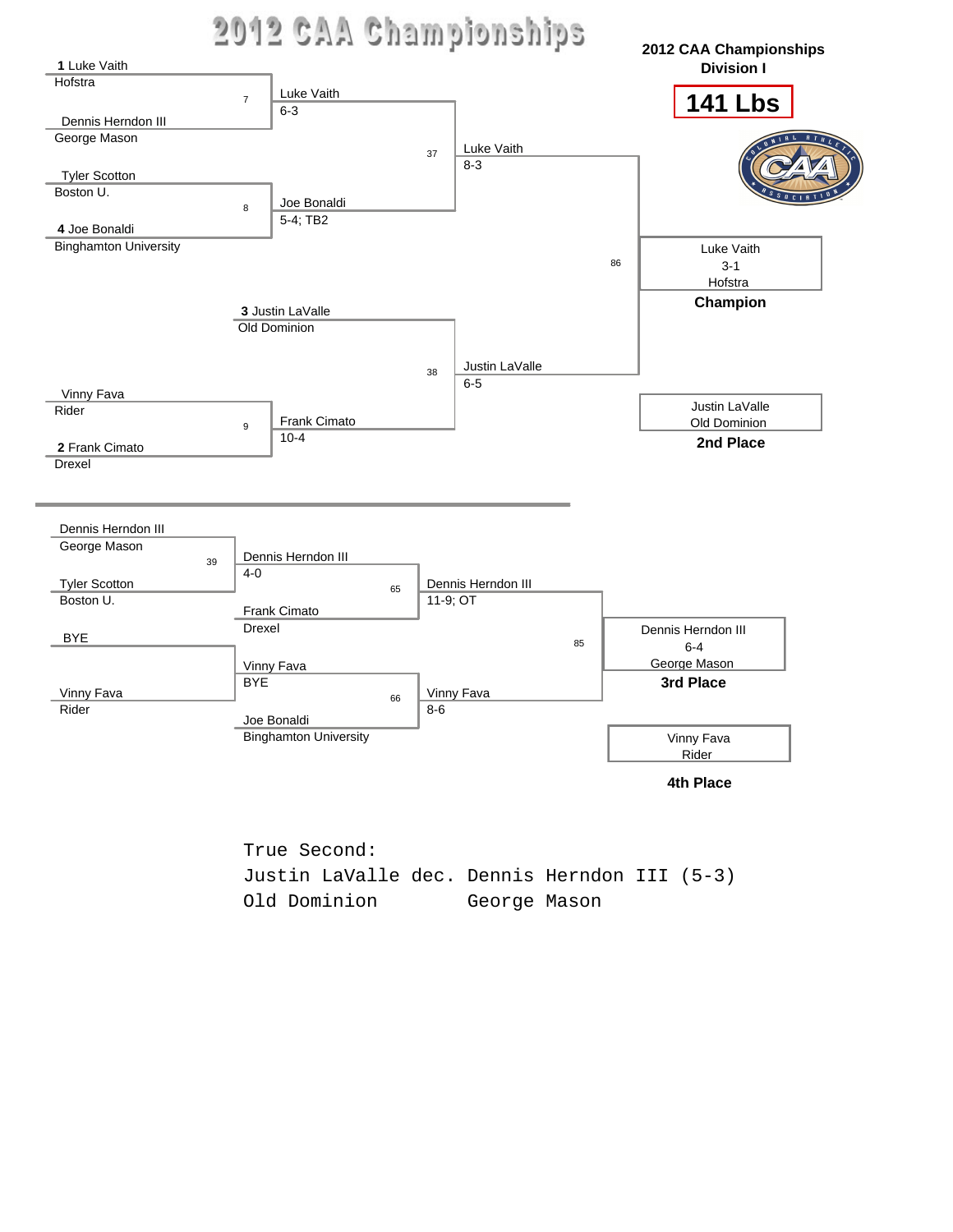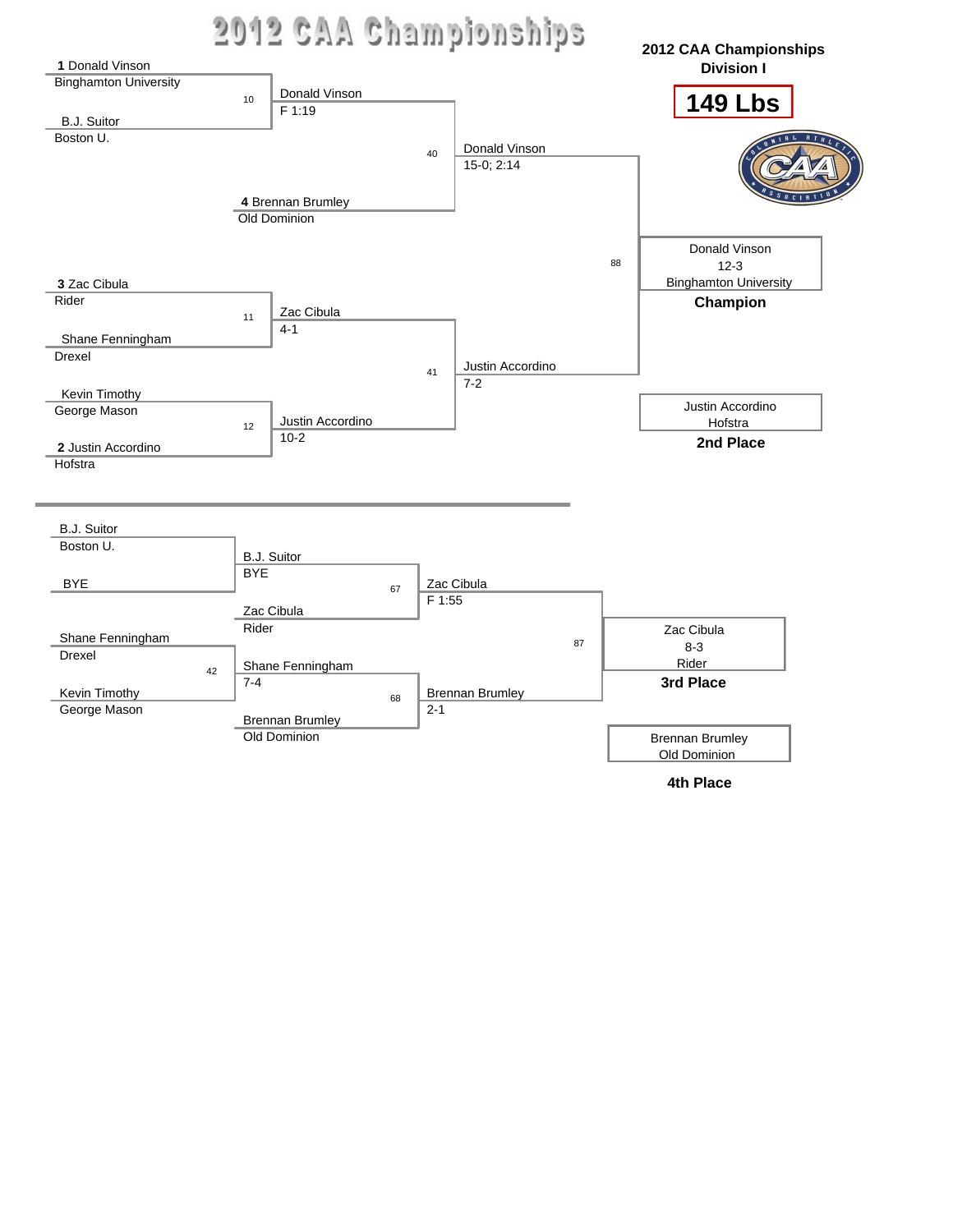



John Nicholson dec. Ramon Santiago (4-3) Old Dominion Rider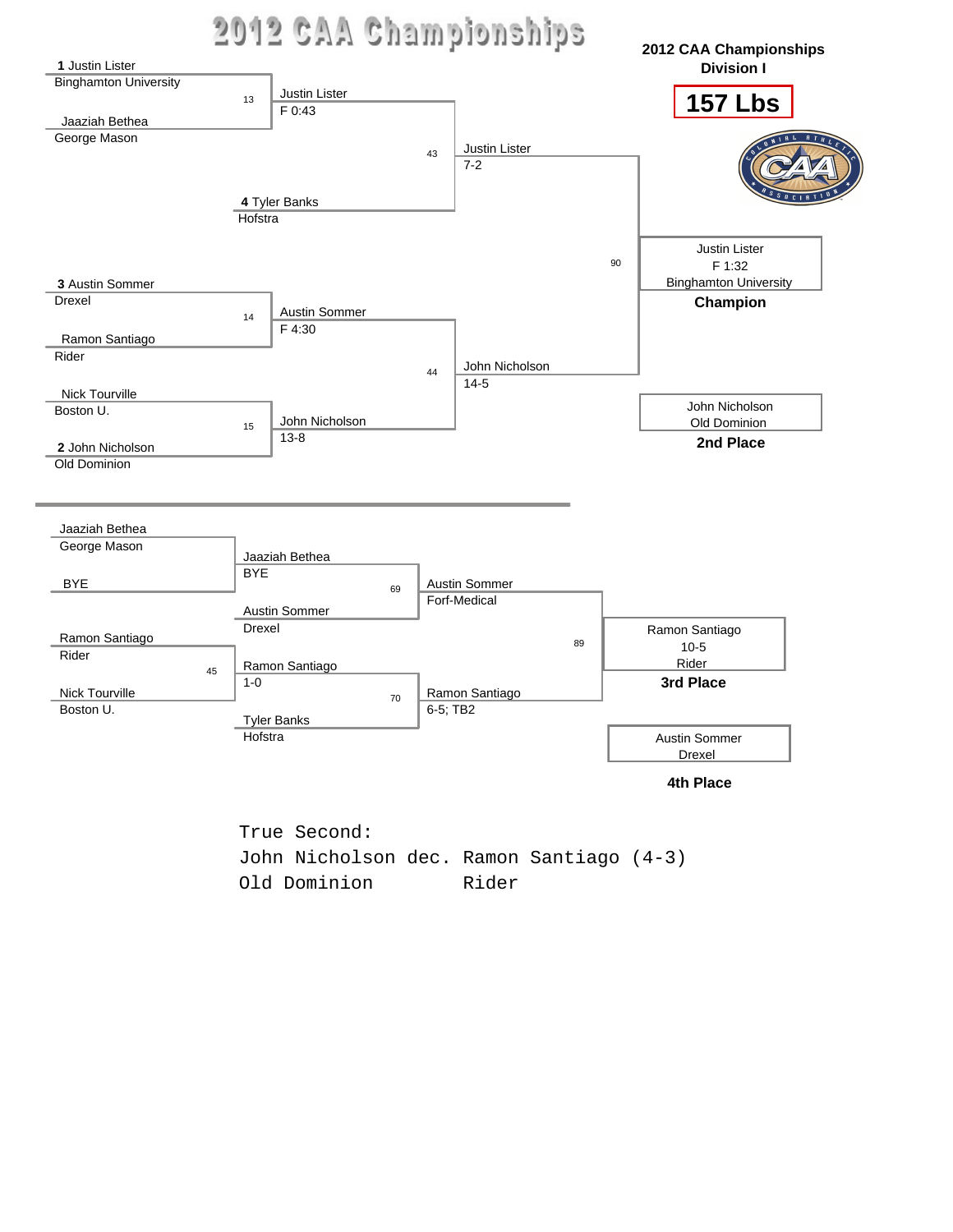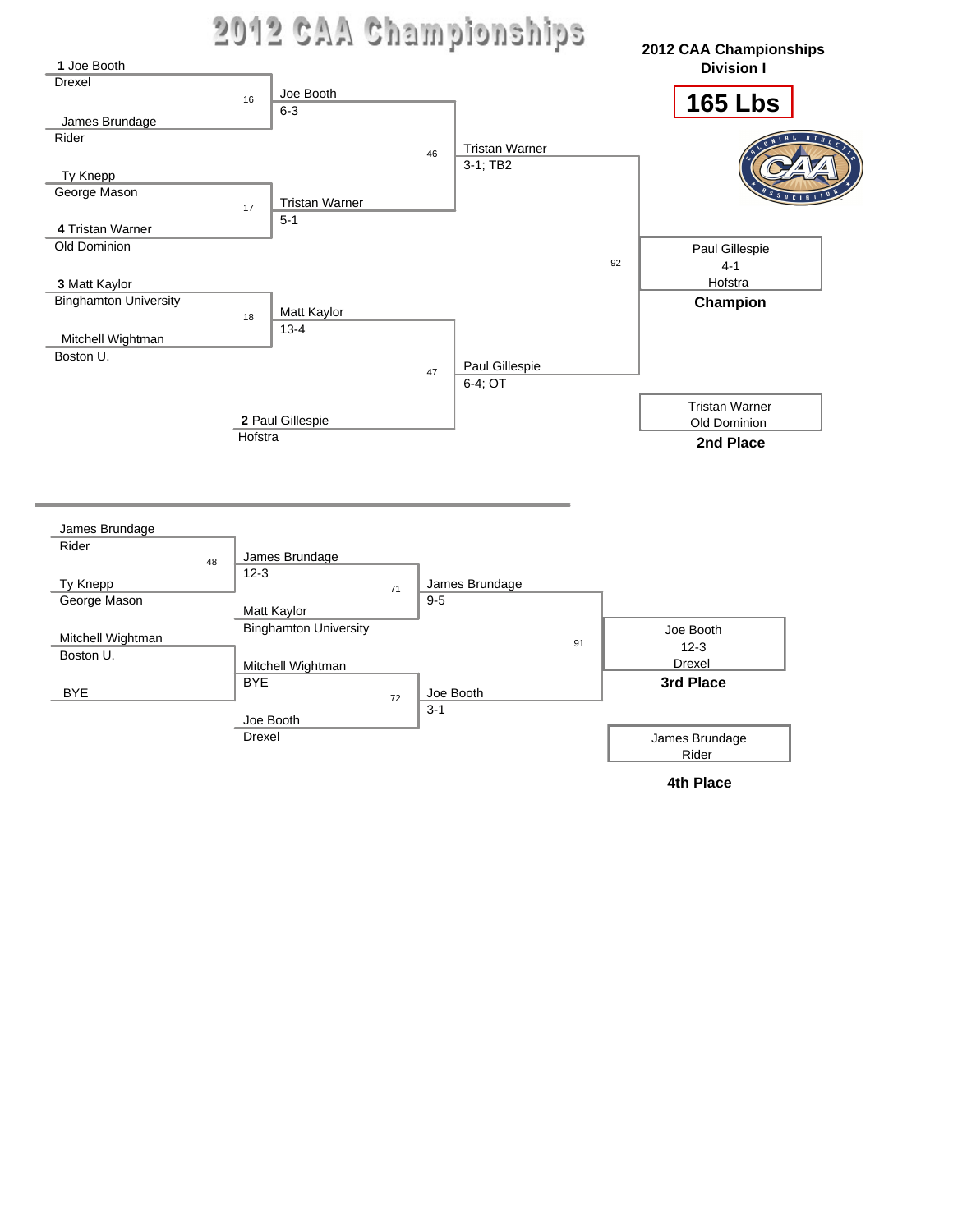

True Second: Kyle Czarnecki dec. Caleb Wallace (7-3) Boston U. Binghamton University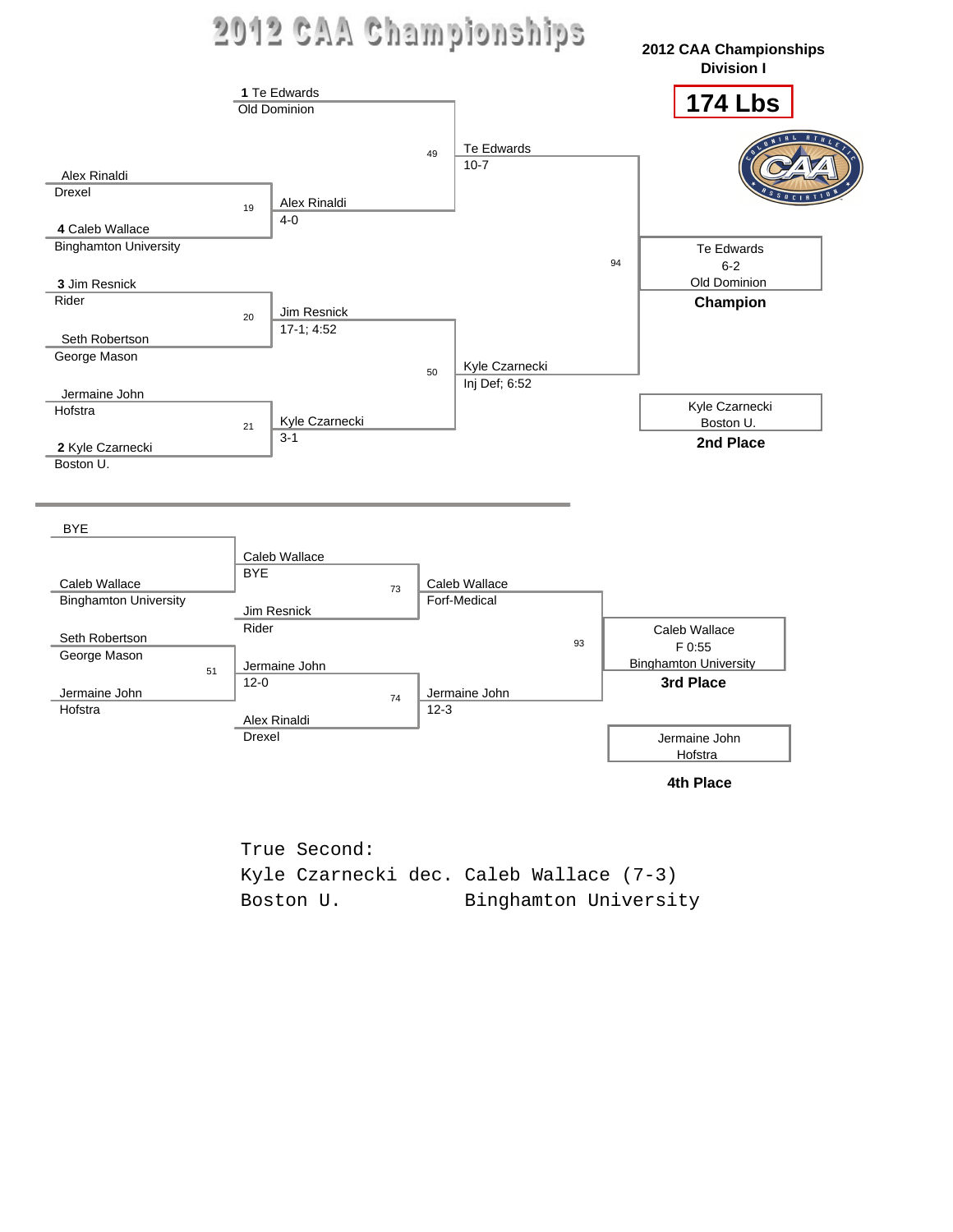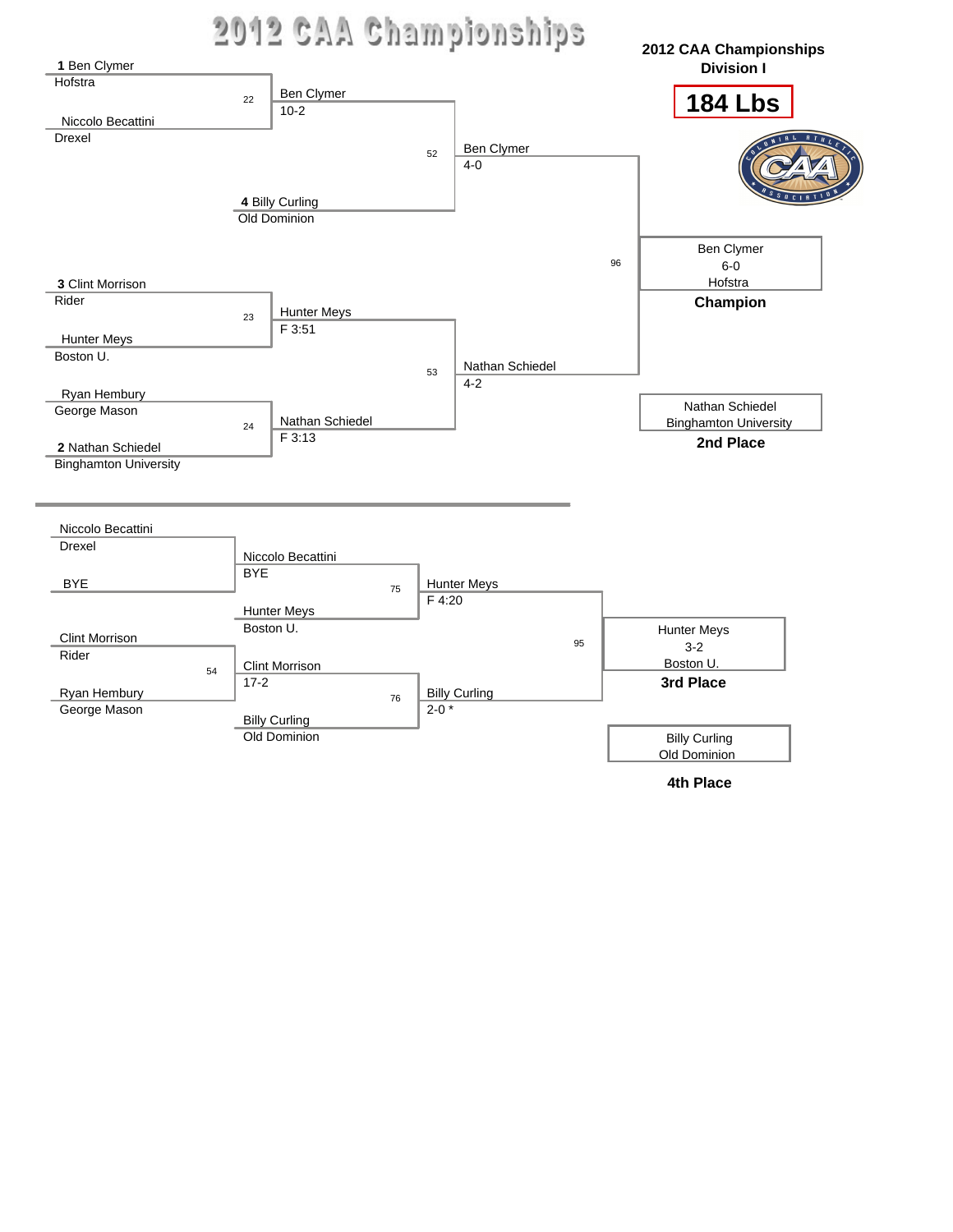